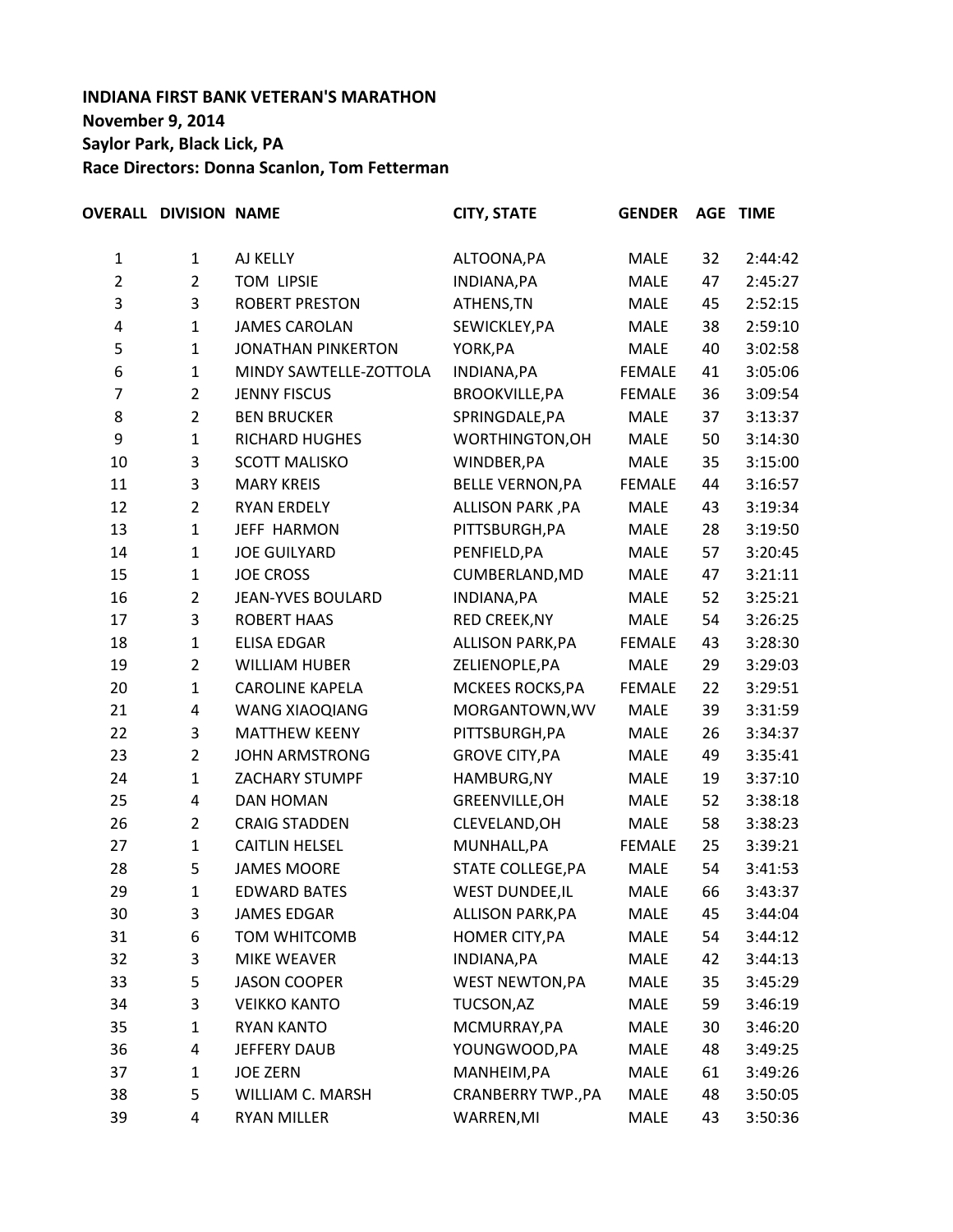| 40 | $\overline{2}$ | PATRICK KROTT            | FAIRVIEW, PA           | MALE          | 30 | 3:52:08 |
|----|----------------|--------------------------|------------------------|---------------|----|---------|
| 41 | $\overline{7}$ | <b>TOMMY FETTERMAN</b>   | PENN RUN, PA           | <b>MALE</b>   | 50 | 3:52:58 |
| 42 | $\mathbf{1}$   | <b>AVERY LAWSON</b>      | ZELIENOPLE, PA         | <b>FEMALE</b> | 37 | 3:53:33 |
| 43 | $\mathbf{1}$   | <b>ROBIN BAGNALL</b>     | PITTSBURGH, PA         | <b>FEMALE</b> | 34 | 3:53:40 |
| 44 | 6              | <b>DONALD JOHNSTON</b>   | WEXFORD, PA            | <b>MALE</b>   | 48 | 3:55:25 |
| 45 | 5              | <b>RABIH CHAER</b>       | PITTSBURGH, PA         | <b>MALE</b>   | 41 | 3:56:17 |
| 46 | 6              | <b>TIM LITTLE</b>        | PATTON, PA             | <b>MALE</b>   | 35 | 3:56:27 |
| 47 | $\overline{7}$ | <b>TERENCE BARNETT</b>   | INDIANA, PA            | <b>MALE</b>   | 47 | 3:57:45 |
| 48 | 8              | <b>KELLY ULM</b>         | GREENOCK, PA           | <b>MALE</b>   | 45 | 3:57:52 |
| 49 | 6              | <b>JASON SMITH</b>       | MCKEESPORT, PA         | <b>MALE</b>   | 43 | 3:57:52 |
| 50 | 8              | <b>TONY BATTAGLIA</b>    | PUNXSUTAWNEY, PA       | <b>MALE</b>   | 50 | 3:58:03 |
| 51 | $\overline{2}$ | <b>DIANA WILLY</b>       | CALIFORNIA, MD         | <b>FEMALE</b> | 24 | 3:59:53 |
| 52 | $\mathbf{1}$   | LYNDA FEDERINKO          | SPRING MILLS, PA       | <b>FEMALE</b> | 51 | 4:00:34 |
| 53 | $\overline{4}$ | <b>DOAN VU</b>           | CINCINNATI, OH         | <b>MALE</b>   | 59 | 4:02:02 |
| 54 | $\mathbf{1}$   | <b>JEANNE HOMAN</b>      | GREENVILLE, OH         | <b>FEMALE</b> | 47 | 4:07:03 |
| 55 | 5              | DAVID G. MILLER          | INDIANA, PA            | <b>MALE</b>   | 56 | 4:07:27 |
| 56 | $\overline{7}$ | <b>JUDE MCCADDEN</b>     | <b>KENMORE, NY</b>     | <b>MALE</b>   | 40 | 4:10:02 |
| 57 | 7              | <b>ROB TOONKEL</b>       | HILLIARD, OH           | <b>MALE</b>   | 39 | 4:10:50 |
| 58 | $\overline{4}$ | <b>DAVE RIGHTER</b>      | NORTH CAPE MAY, NJ     | <b>MALE</b>   | 29 | 4:13:38 |
| 59 | 3              | <b>ROBERT RUDDLE</b>     | BROWNSVILLE, PA        | <b>MALE</b>   | 33 | 4:15:27 |
| 60 | $\overline{2}$ | <b>HEATHER BRADY</b>     | PITTSBURGH, PA         | <b>FEMALE</b> | 39 | 4:15:34 |
| 61 | 8              | <b>JASON KURTZ</b>       | <b>BETHEL PARK, PA</b> | <b>MALE</b>   | 35 | 4:16:26 |
| 62 | $\overline{2}$ | <b>MARY JEAN BUJDOS</b>  | INDIANA, PA            | <b>FEMALE</b> | 52 | 4:18:39 |
| 63 | $\overline{2}$ | <b>MARY SIEGEL</b>       | SAXONBURG, PA          | <b>FEMALE</b> | 43 | 4:23:46 |
| 64 | 3              | <b>KAREN WOODS</b>       | COMMODORE, PA          | <b>FEMALE</b> | 39 | 4:24:56 |
| 65 | $\overline{2}$ | <b>KATELYN MCCADDEN</b>  | <b>KENMORE, NY</b>     | <b>FEMALE</b> | 27 | 4:25:28 |
| 66 | 3              | <b>TAUSHA CLARK</b>      | SEWARD, PA             | <b>FEMALE</b> | 26 | 4:28:06 |
| 67 | 5              | <b>DANIEL LEE</b>        | GREENSBURG, PA         | <b>MALE</b>   | 29 | 4:28:06 |
| 68 | $\overline{2}$ | <b>STANLEY BUNSTON</b>   | GUELPH, ON, Canada     | <b>MALE</b>   | 67 | 4:28:26 |
| 69 | 3              | <b>KIM YOHE</b>          | NEW KENSINGTON, PA     | <b>FEMALE</b> | 44 | 4:35:31 |
| 70 | 6              | <b>DAVE MERCIK</b>       | JOHNSTOWN,PA           | <b>MALE</b>   | 56 | 4:37:45 |
| 71 | 9              | <b>BILL HABER</b>        | GREENVILLE, OH         | <b>MALE</b>   | 52 | 4:40:43 |
| 72 | 4              | <b>BRIANA DAWSON</b>     | SCOTTSDALE, PA         | <b>FEMALE</b> | 26 | 4:43:55 |
| 73 | 8              | <b>SCOTT PRONTIKER</b>   | MCKEESPORT, PA         | <b>MALE</b>   | 43 | 4:45:03 |
| 74 | $\mathbf{1}$   | <b>MICHAEL FERGUSON</b>  | SCHUYLKILL HAVEN, PA   | <b>MALE</b>   | 20 | 4:46:12 |
| 75 | 10             | MICHAEL KNECHT           | AMBRIDGE, PA           | <b>MALE</b>   | 53 | 4:46:32 |
| 76 | $\overline{2}$ | <b>ADRIAN FEDORCO</b>    | WHEELING, WV           | <b>MALE</b>   | 60 | 4:53:30 |
| 77 | 3              | <b>SHELLY HABER</b>      | GREENVILLE, OH         | <b>FEMALE</b> | 51 | 4:54:14 |
| 78 | $\overline{2}$ | SARAH KOLLAT             | STATE COLLAGE, PA      | <b>FEMALE</b> | 33 | 4:56:25 |
| 79 | 7              | <b>TONY CHAN</b>         | GIBSONIA, PA           | MALE          | 55 | 5:08:11 |
| 80 | $\mathbf{1}$   | <b>MARTHA CHILDS</b>     | TROY, MI               | <b>FEMALE</b> | 59 | 5:12:20 |
| 81 | 3              | <b>ALICIA KERNS</b>      | HANCOCK, MD            | <b>FEMALE</b> | 31 | 5:18:02 |
| 82 | 8              | <b>MICHAEL MILLER</b>    | CALVIN, PA             | <b>MALE</b>   | 59 | 5:26:46 |
| 83 | 9              | <b>LEN OAKES</b>         | LEECHBURG, PA          | <b>MALE</b>   | 58 | 5:26:46 |
| 84 | 4              | <b>TRACEY PAGE</b>       | HOMER CITY, PA         | <b>FEMALE</b> | 37 | 5:32:45 |
| 85 | 5              | ELIZABETH (BITTY) MILLER | INDIANA, PA            | <b>FEMALE</b> | 25 | 5:32:45 |
| 86 | $\overline{2}$ | TINA KOCAN-MILBY         | SHELOCTA, PA           | <b>FEMALE</b> | 46 | 5:37:03 |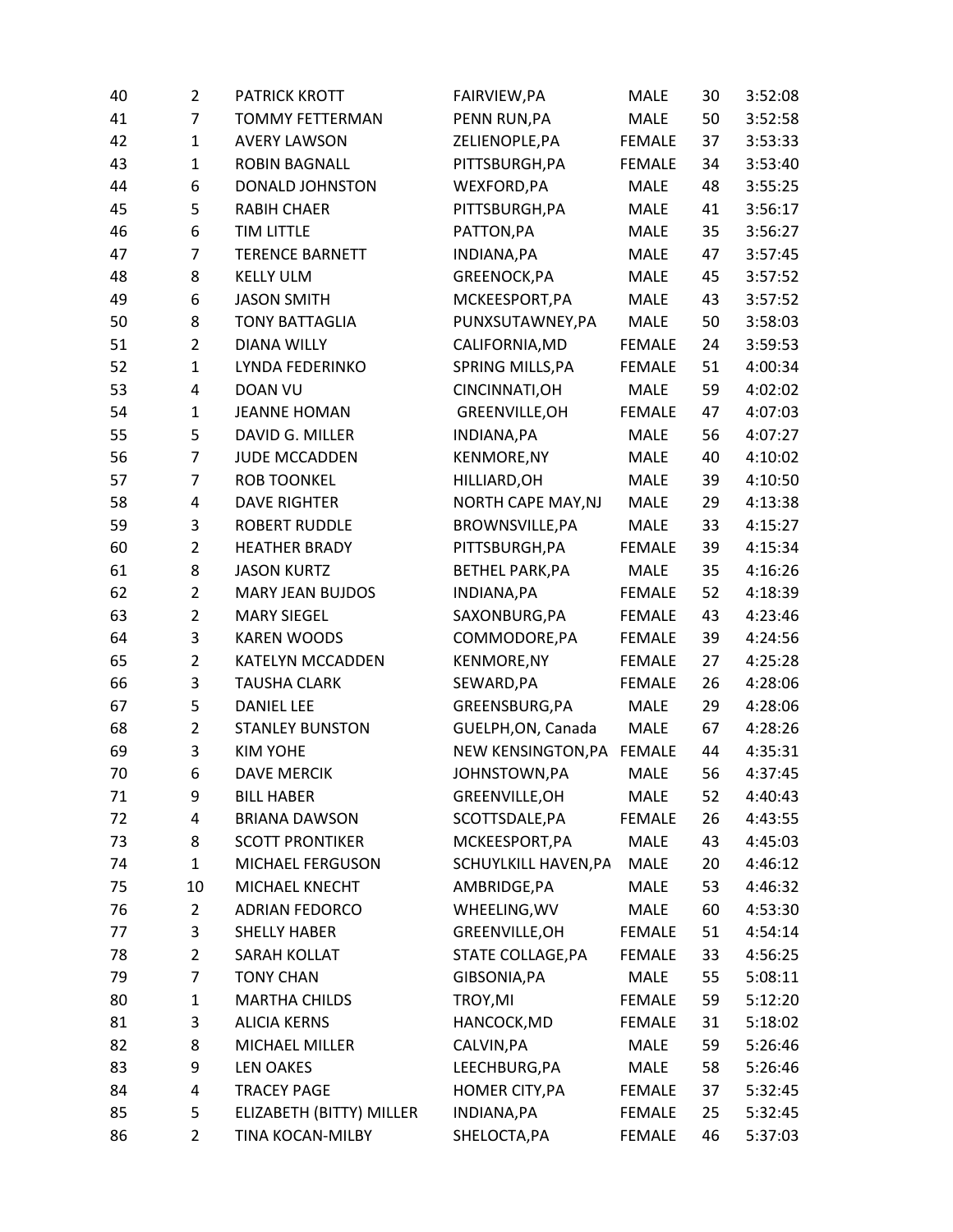| 87                         | 3              | <b>LILITH ANTINORI</b>  | STATE COLLAGE, PA       | <b>FEMALE</b> | 24 | 5:40:30 |
|----------------------------|----------------|-------------------------|-------------------------|---------------|----|---------|
| 88                         | 9              | <b>BRANDON YORTY</b>    | MONESSEN, PA            | <b>MALE</b>   | 38 | 5:50:31 |
| 89                         | 3              | <b>GREGORY DOYLE</b>    | ERIE, PA                | MALE          | 68 | 6:06:28 |
| 90                         | $\overline{2}$ | PEGGY THOMAS            | SCOTTSDALE, PA          | <b>FEMALE</b> | 57 | 6:09:18 |
| <b>TOP THREE MALES O'</b>  |                |                         |                         |               |    |         |
| $\mathbf{1}$               | $\mathbf{1}$   | AJ KELLY                | ALTOONA, PA             | <b>MALE</b>   | 32 | 2:44:42 |
| $\overline{2}$             | $\overline{2}$ | TOM LIPSIE              | INDIANA, PA             | MALE          | 47 | 2:45:27 |
| 3                          | $\overline{3}$ | <b>ROBERT PRESTON</b>   | ATHENS, TN              | <b>MALE</b>   | 45 | 2:52:15 |
| <b>TOP THREE FEMALES</b>   |                |                         |                         |               |    |         |
| 6                          | 1              | MINDY SAWTELLE-ZOTTOLA  | INDIANA, PA             | <b>FEMALE</b> | 41 | 3:05:06 |
| $\overline{7}$             | $\overline{2}$ | <b>JENNY FISCUS</b>     | <b>BROOKVILLE, PA</b>   | <b>FEMALE</b> | 36 | 3:09:54 |
| 11                         | 3              | <b>MARY KREIS</b>       | <b>BELLE VERNON, PA</b> | <b>FEMALE</b> | 44 | 3:16:57 |
| MALES, AGES 15 TO 1        |                |                         |                         |               |    |         |
| 24                         | $\mathbf{1}$   | <b>ZACHARY STUMPF</b>   | HAMBURG, NY             | <b>MALE</b>   | 19 | 3:37:10 |
| <b>MALES, AGES 20 TO 2</b> |                |                         |                         |               |    |         |
| 74                         | $\mathbf{1}$   | <b>MICHAEL FERGUSON</b> | SCHUYLKILL HAVEN, PA    | <b>MALE</b>   | 20 | 4:46:12 |
| MALES, AGES 25 TO 2        |                |                         |                         |               |    |         |
| 13                         | $\mathbf{1}$   | JEFF HARMON             | PITTSBURGH, PA          | <b>MALE</b>   | 28 | 3:19:50 |
| 19                         | $\overline{2}$ | <b>WILLIAM HUBER</b>    | ZELIENOPLE, PA          | <b>MALE</b>   | 29 | 3:29:03 |
| 22                         | 3              | <b>MATTHEW KEENY</b>    | PITTSBURGH, PA          | <b>MALE</b>   | 26 | 3:34:37 |
| 58                         | 4              | <b>DAVE RIGHTER</b>     | NORTH CAPE MAY, NJ      | <b>MALE</b>   | 29 | 4:13:38 |
| 67                         | 5              | <b>DANIEL LEE</b>       | GREENSBURG, PA          | <b>MALE</b>   | 29 | 4:28:06 |
| <b>MALES, AGES 30 TO 3</b> |                |                         |                         |               |    |         |
| 35                         | $\mathbf{1}$   | <b>RYAN KANTO</b>       | MCMURRAY, PA            | <b>MALE</b>   | 30 | 3:46:20 |
| 40                         | $\overline{2}$ | PATRICK KROTT           | FAIRVIEW, PA            | MALE          | 30 | 3:52:08 |
| 59                         | 3              | <b>ROBERT RUDDLE</b>    | BROWNSVILLE, PA         | <b>MALE</b>   | 33 | 4:15:27 |
| <b>MALES, AGES 35 TO 3</b> |                |                         |                         |               |    |         |
| 4                          | $\mathbf{1}$   | <b>JAMES CAROLAN</b>    | SEWICKLEY, PA           | <b>MALE</b>   | 38 | 2:59:10 |
| 8                          | $\overline{2}$ | <b>BEN BRUCKER</b>      | SPRINGDALE, PA          | <b>MALE</b>   | 37 | 3:13:37 |
| 10                         | 3              | <b>SCOTT MALISKO</b>    | WINDBER, PA             | MALE          | 35 | 3:15:00 |
| 21                         | 4              | WANG XIAOQIANG          | MORGANTOWN, WV          | <b>MALE</b>   | 39 | 3:31:59 |
| 33                         | 5              | <b>JASON COOPER</b>     | <b>WEST NEWTON, PA</b>  | <b>MALE</b>   | 35 | 3:45:29 |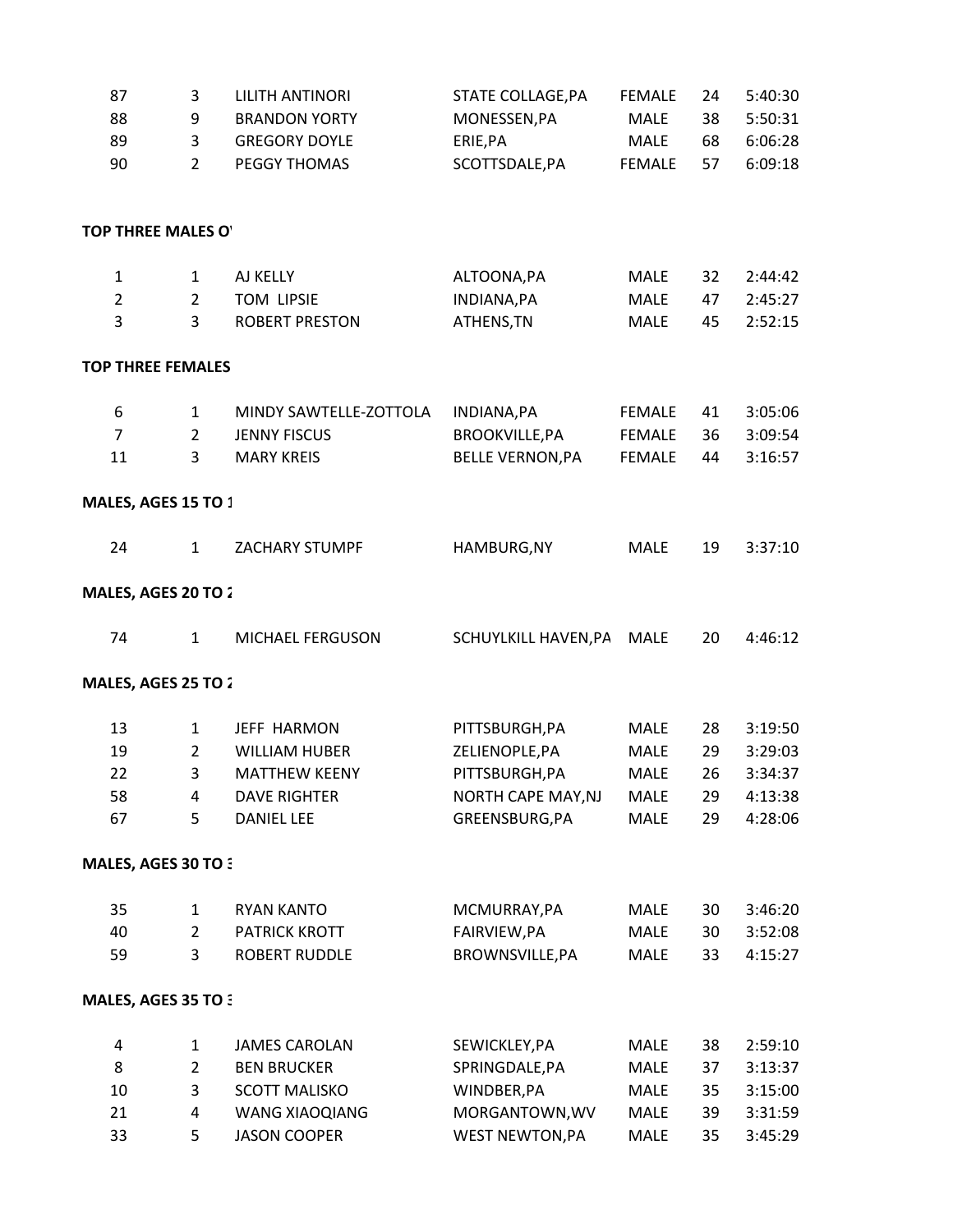| 46  | h | <b>TIM LITTLE</b>    | PATTON.PA             | MALE | 35  | 3:56:27 |
|-----|---|----------------------|-----------------------|------|-----|---------|
| -57 | 7 | ROB TOONKEL          | HILLIARD.OH           | MALE | 39. | 4:10:50 |
| -61 | 8 | JASON KURTZ          | <b>BETHEL PARK.PA</b> | MALE | 35. | 4:16:26 |
| -88 | q | <b>BRANDON YORTY</b> | MONESSEN.PA           | MALF | 38. | 5:50:31 |

## **MALES, AGES 40 TO 44:**

| 5  |   | <b>JONATHAN PINKERTON</b> | YORK, PA                | <b>MALE</b> | 40 | 3:02:58 |
|----|---|---------------------------|-------------------------|-------------|----|---------|
| 12 |   | <b>RYAN ERDELY</b>        | <b>ALLISON PARK, PA</b> | <b>MALE</b> | 43 | 3:19:34 |
| 32 | 3 | <b>MIKE WEAVER</b>        | INDIANA, PA             | MALE        | 42 | 3:44:13 |
| 39 | 4 | <b>RYAN MILLER</b>        | WARREN, MI              | MALE        | 43 | 3:50:36 |
| 45 | 5 | <b>RABIH CHAER</b>        | PITTSBURGH, PA          | MALE        | 41 | 3:56:17 |
| 49 | 6 | <b>JASON SMITH</b>        | MCKEESPORT, PA          | MALE        | 43 | 3:57:52 |
| 56 |   | <b>JUDE MCCADDEN</b>      | <b>KENMORE, NY</b>      | MALE        | 40 | 4:10:02 |
| 73 | 8 | <b>SCOTT PRONTIKER</b>    | MCKEESPORT, PA          | MALE        | 43 | 4:45:03 |

## **MALES, AGES 45 TO 49:**

| 15 |    | <b>JOE CROSS</b>       | CUMBERLAND, MD            | <b>MALE</b> | 47 | 3:21:11 |
|----|----|------------------------|---------------------------|-------------|----|---------|
| 23 | 2  | <b>JOHN ARMSTRONG</b>  | <b>GROVE CITY, PA</b>     | <b>MALE</b> | 49 | 3:35:41 |
| 30 | 3  | <b>JAMES EDGAR</b>     | <b>ALLISON PARK, PA</b>   | <b>MALE</b> | 45 | 3:44:04 |
| 36 | 4  | <b>JEFFERY DAUB</b>    | YOUNGWOOD, PA             | <b>MALE</b> | 48 | 3:49:25 |
| 38 | 5. | WILLIAM C. MARSH       | <b>CRANBERRY TWP., PA</b> | <b>MALE</b> | 48 | 3:50:05 |
| 44 | 6  | <b>DONALD JOHNSTON</b> | WEXFORD, PA               | <b>MALE</b> | 48 | 3:55:25 |
| 47 |    | <b>TERENCE BARNETT</b> | INDIANA, PA               | <b>MALE</b> | 47 | 3:57:45 |
| 48 | 8  | <b>KELLY ULM</b>       | GREENOCK, PA              | <b>MALE</b> | 45 | 3:57:52 |

## **MALES, AGES 50 TO 5**

| 9  | 1  | <b>RICHARD HUGHES</b>    | WORTHINGTON, OH          | <b>MALE</b> | 50 | 3:14:30 |
|----|----|--------------------------|--------------------------|-------------|----|---------|
| 16 | 2  | <b>JEAN-YVES BOULARD</b> | INDIANA, PA              | <b>MALE</b> | 52 | 3:25:21 |
| 17 | 3  | <b>ROBERT HAAS</b>       | <b>RED CREEK, NY</b>     | <b>MALE</b> | 54 | 3:26:25 |
| 25 | 4  | DAN HOMAN                | GREENVILLE, OH           | MALE        | 52 | 3:38:18 |
| 28 | 5  | <b>JAMES MOORE</b>       | <b>STATE COLLEGE, PA</b> | MALE        | 54 | 3:41:53 |
| 31 | 6  | TOM WHITCOMB             | <b>HOMER CITY, PA</b>    | MALE        | 54 | 3:44:12 |
| 41 | 7  | <b>TOMMY FETTERMAN</b>   | PENN RUN, PA             | MALE        | 50 | 3:52:58 |
| 50 | 8  | <b>TONY BATTAGLIA</b>    | PUNXSUTAWNEY, PA         | <b>MALE</b> | 50 | 3:58:03 |
| 71 | 9  | <b>BILL HABER</b>        | GREENVILLE, OH           | MALE        | 52 | 4:40:43 |
| 75 | 10 | MICHAEL KNECHT           | AMBRIDGE, PA             | MALE        | 53 | 4:46:32 |

#### **MALES, AGES 55 TO 5**

| -14 |    | JOE GUILYARD         | PENFIELD.PA    | MALE        | 57 | 3:20:45 |
|-----|----|----------------------|----------------|-------------|----|---------|
| -26 |    | <b>CRAIG STADDEN</b> | CLEVELAND.OH   | MALE        | 58 | 3:38:23 |
| -34 |    | <b>VEIKKO KANTO</b>  | TUCSON.AZ      | <b>MALF</b> | 59 | 3:46:19 |
| -53 | 4  | DOAN VU              | CINCINNATI, OH | MALE        | 59 | 4:02:02 |
| -55 | 5. | DAVID G. MILLER      | INDIANA, PA    | MALE        | 56 | 4:07:27 |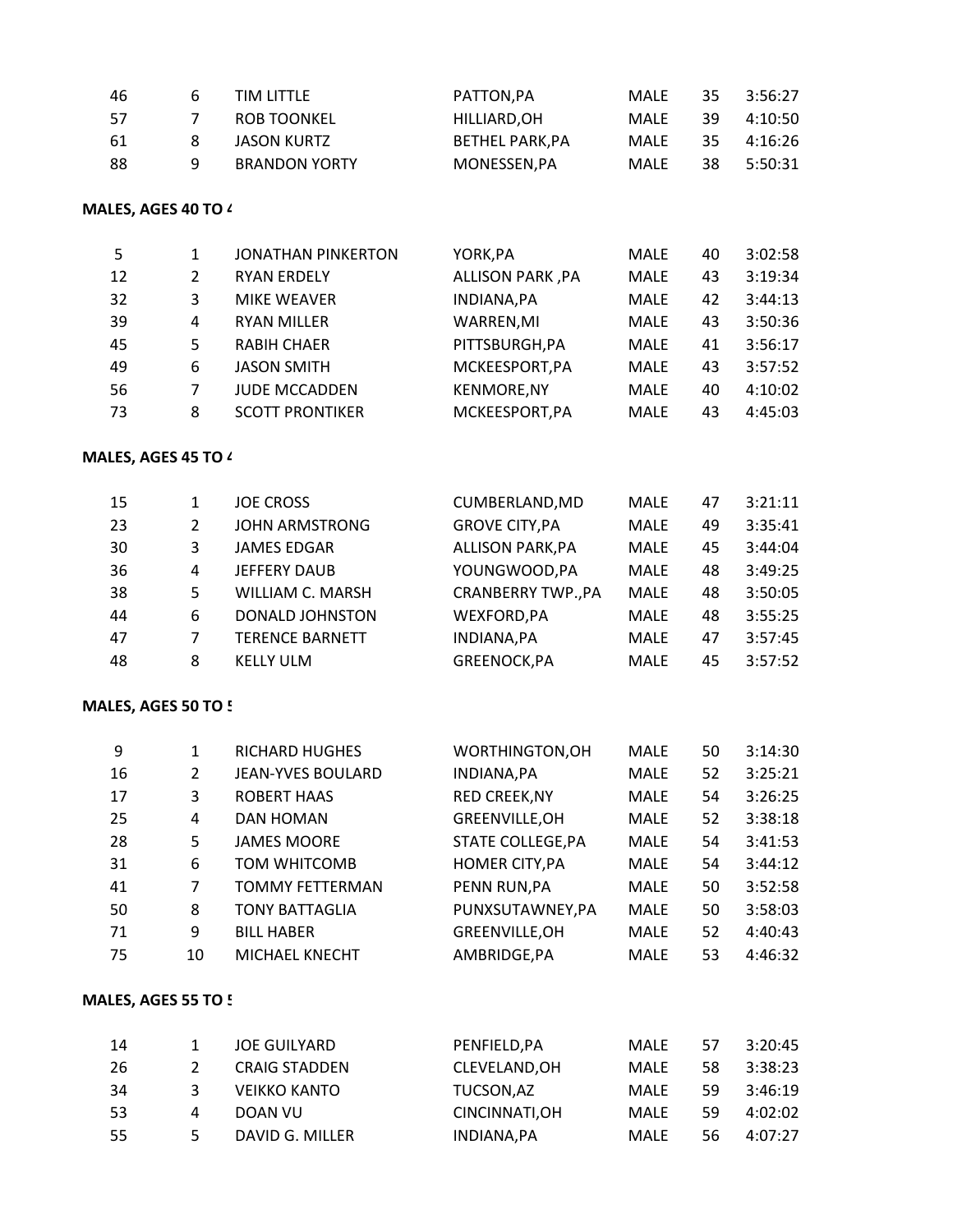| 70                         | 6              | <b>DAVE MERCIK</b>       | JOHNSTOWN, PA           | <b>MALE</b>   | 56 | 4:37:45 |
|----------------------------|----------------|--------------------------|-------------------------|---------------|----|---------|
| 79                         | $\overline{7}$ | <b>TONY CHAN</b>         | GIBSONIA, PA            | <b>MALE</b>   | 55 | 5:08:11 |
| 82                         | 8              | MICHAEL MILLER           | CALVIN, PA              | MALE          | 59 | 5:26:46 |
| 83                         | 9              | <b>LEN OAKES</b>         | LEECHBURG, PA           | <b>MALE</b>   | 58 | 5:26:46 |
| MALES, AGES 60 TO $\ell$   |                |                          |                         |               |    |         |
| 37                         | $\mathbf{1}$   | <b>JOE ZERN</b>          | MANHEIM, PA             | <b>MALE</b>   | 61 | 3:49:26 |
| 76                         | $\overline{2}$ | <b>ADRIAN FEDORCO</b>    | WHEELING, WV            | <b>MALE</b>   | 60 | 4:53:30 |
| MALES, AGES 65 TO 6        |                |                          |                         |               |    |         |
| 29                         | $\mathbf{1}$   | <b>EDWARD BATES</b>      | <b>WEST DUNDEE, IL</b>  | <b>MALE</b>   | 66 | 3:43:37 |
| 68                         | $\overline{2}$ | <b>STANLEY BUNSTON</b>   | GUELPH, ON, Canada      | <b>MALE</b>   | 67 | 4:28:26 |
| 89                         | 3              | <b>GREGORY DOYLE</b>     | ERIE, PA                | <b>MALE</b>   | 68 | 6:06:28 |
| FEMALES, AGES 20 TO        |                |                          |                         |               |    |         |
| 20                         | $\mathbf{1}$   | <b>CAROLINE KAPELA</b>   | MCKEES ROCKS, PA        | <b>FEMALE</b> | 22 | 3:29:51 |
| 51                         | $\overline{2}$ | <b>DIANA WILLY</b>       | CALIFORNIA, MD          | <b>FEMALE</b> | 24 | 3:59:53 |
| 87                         | 3              | <b>LILITH ANTINORI</b>   | STATE COLLAGE, PA       | <b>FEMALE</b> | 24 | 5:40:30 |
| FEMALES, AGES 25 TO        |                |                          |                         |               |    |         |
| 27                         | 1              | <b>CAITLIN HELSEL</b>    | MUNHALL, PA             | <b>FEMALE</b> | 25 | 3:39:21 |
| 65                         | $\overline{2}$ | <b>KATELYN MCCADDEN</b>  | <b>KENMORE, NY</b>      | <b>FEMALE</b> | 27 | 4:25:28 |
| 66                         | 3              | <b>TAUSHA CLARK</b>      | SEWARD, PA              | <b>FEMALE</b> | 26 | 4:28:06 |
| 72                         | 4              | <b>BRIANA DAWSON</b>     | SCOTTSDALE, PA          | <b>FEMALE</b> | 26 | 4:43:55 |
| 85                         | 5              | ELIZABETH (BITTY) MILLER | INDIANA, PA             | <b>FEMALE</b> | 25 | 5:32:45 |
| FEMALES, AGES 30 TO        |                |                          |                         |               |    |         |
| 43                         | $\mathbf{1}$   | <b>ROBIN BAGNALL</b>     | PITTSBURGH, PA          | <b>FEMALE</b> | 34 | 3:53:40 |
| 78                         | $\overline{2}$ | SARAH KOLLAT             | STATE COLLAGE, PA       | <b>FEMALE</b> | 33 | 4:56:25 |
| 81                         | 3              | <b>ALICIA KERNS</b>      | HANCOCK, MD             | <b>FEMALE</b> | 31 | 5:18:02 |
| <b>FEMALES, AGES 35 TO</b> |                |                          |                         |               |    |         |
| 42                         | $\mathbf{1}$   | <b>AVERY LAWSON</b>      | ZELIENOPLE, PA          | <b>FEMALE</b> | 37 | 3:53:33 |
| 60                         | $\overline{2}$ | <b>HEATHER BRADY</b>     | PITTSBURGH, PA          | <b>FEMALE</b> | 39 | 4:15:34 |
| 64                         | 3              | <b>KAREN WOODS</b>       | COMMODORE, PA           | FEMALE        | 39 | 4:24:56 |
| 84                         | 4              | <b>TRACEY PAGE</b>       | HOMER CITY, PA          | <b>FEMALE</b> | 37 | 5:32:45 |
| FEMALES, AGES 40 TO        |                |                          |                         |               |    |         |
| 18                         | $\mathbf{1}$   | ELISA EDGAR              | <b>ALLISON PARK, PA</b> | FEMALE        | 43 | 3:28:30 |
| 63                         | $\overline{2}$ | <b>MARY SIEGEL</b>       | SAXONBURG, PA           | <b>FEMALE</b> | 43 | 4:23:46 |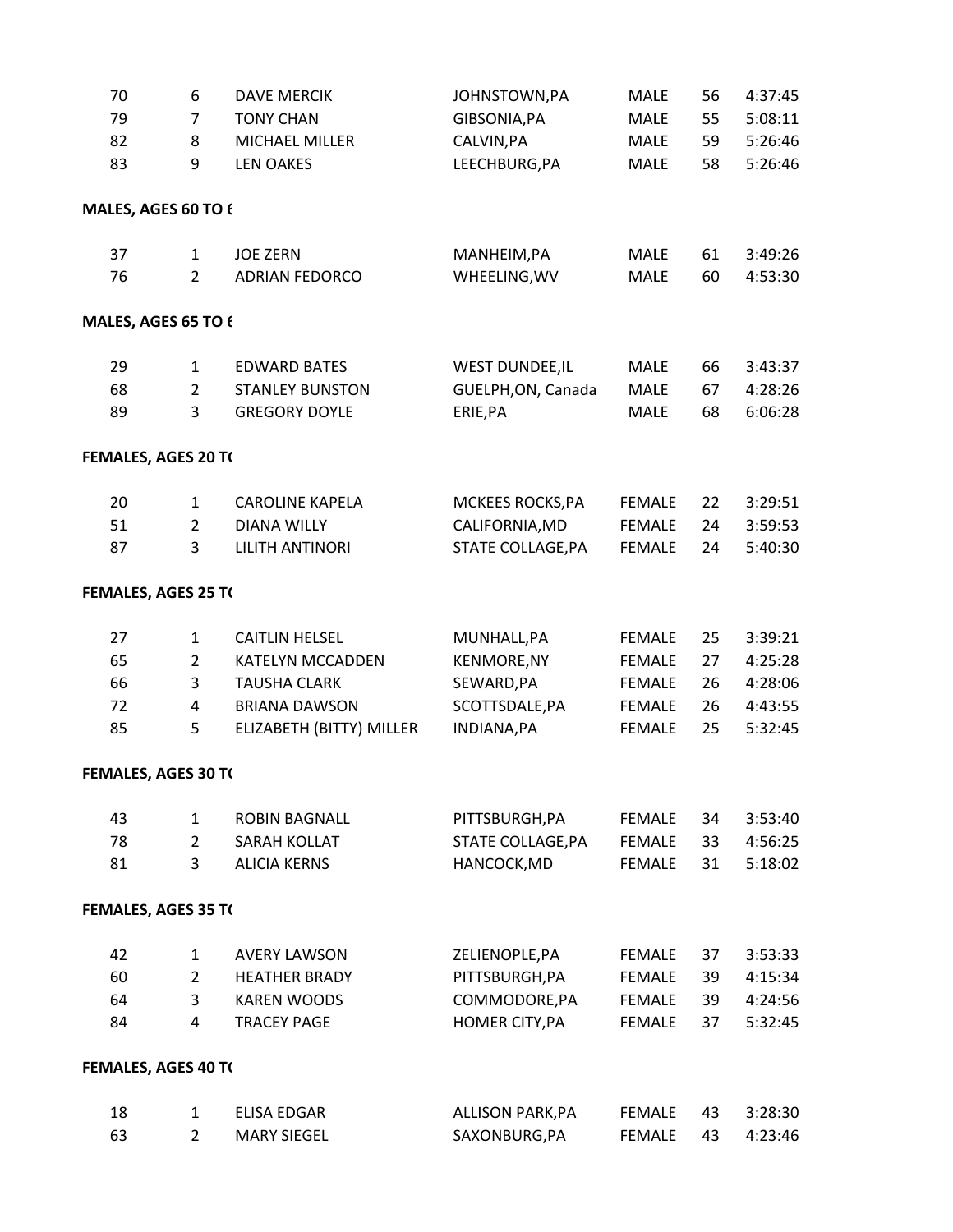| 69                         | 3              | KIM YOHE                | NEW KENSINGTON, PA FEMALE |               | 44 | 4:35:31 |
|----------------------------|----------------|-------------------------|---------------------------|---------------|----|---------|
| <b>FEMALES, AGES 45 T(</b> |                |                         |                           |               |    |         |
| 54                         | $\mathbf{1}$   | <b>JEANNE HOMAN</b>     | GREENVILLE, OH            | <b>FEMALE</b> | 47 | 4:07:03 |
| 86                         | $\overline{2}$ | <b>TINA KOCAN-MILBY</b> | SHELOCTA, PA              | <b>FEMALE</b> | 46 | 5:37:03 |
| <b>FEMALES, AGES 50 T(</b> |                |                         |                           |               |    |         |
| 52                         | $\mathbf{1}$   | LYNDA FEDERINKO         | SPRING MILLS, PA          | <b>FEMALE</b> | 51 | 4:00:34 |
| 62                         | 2              | <b>MARY JEAN BUJDOS</b> | INDIANA, PA               | <b>FEMALE</b> | 52 | 4:18:39 |
| 77                         | 3              | <b>SHELLY HABER</b>     | GREENVILLE, OH            | <b>FEMALE</b> | 51 | 4:54:14 |
| <b>FEMALES, AGES 55 T(</b> |                |                         |                           |               |    |         |
| 80                         | 1              | <b>MARTHA CHILDS</b>    | TROY,MI                   | <b>FEMALE</b> | 59 | 5:12:20 |

2 PEGGY THOMAS SCOTTSDALE,PA FEMALE 57 6:09:18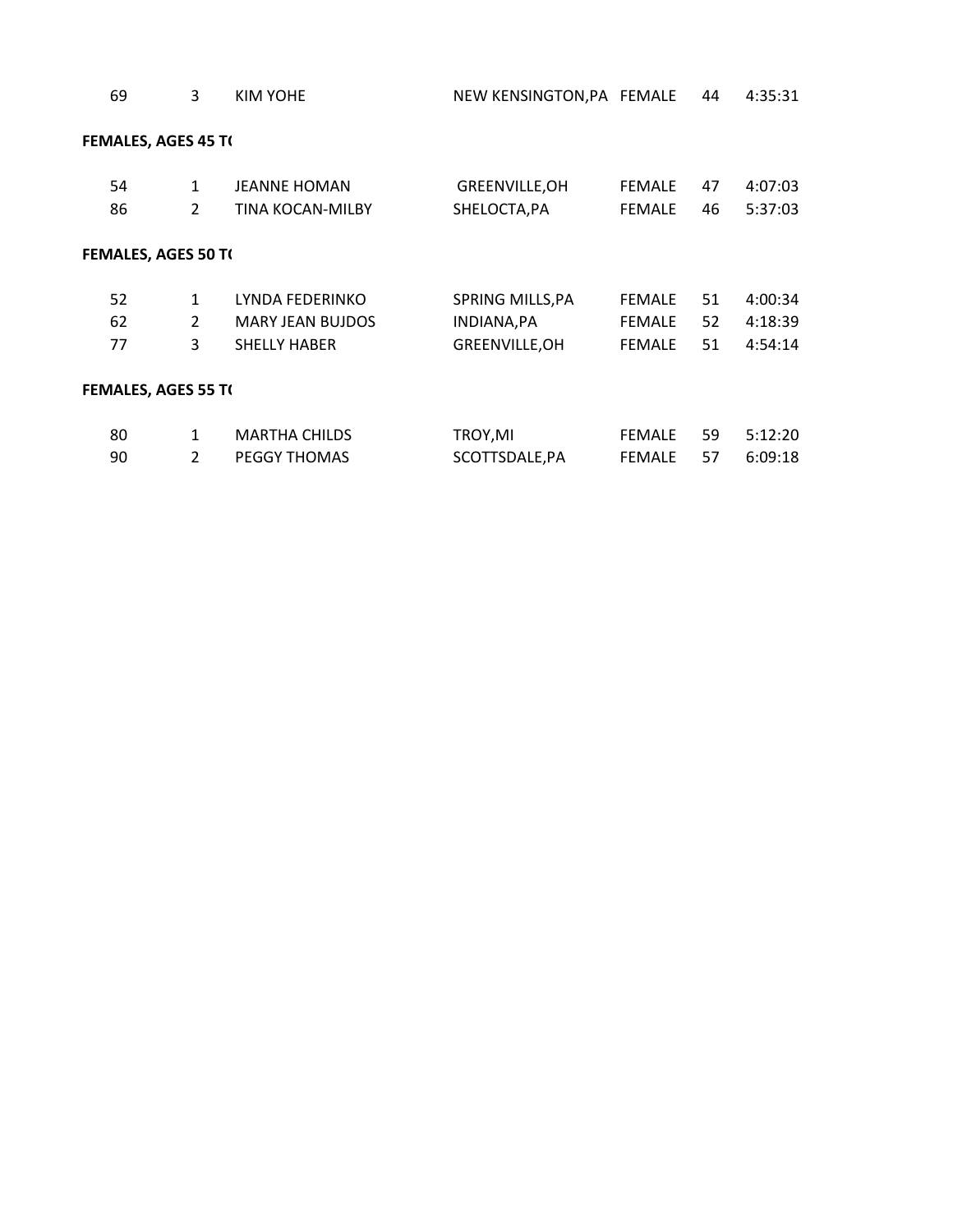#### **PACE**

0:06:17 0:06:19 0:06:34 0:06:50 0:06:59 0:07:04 0:07:15 0:07:23 0:07:25 0:07:27 0:07:31 0:07:37 0:07:38 0:07:40 0:07:41 0:07:50 0:07:53 0:07:57 0:07:59 0:08:01 0:08:05 0:08:11 0:08:14 0:08:17 0:08:20 0:08:20 0:08:22 0:08:28 0:08:32 0:08:33 0:08:33 0:08:33 0:08:36 0:08:38 0:08:38 0:08:45 0:08:45 0:08:47 0:08:48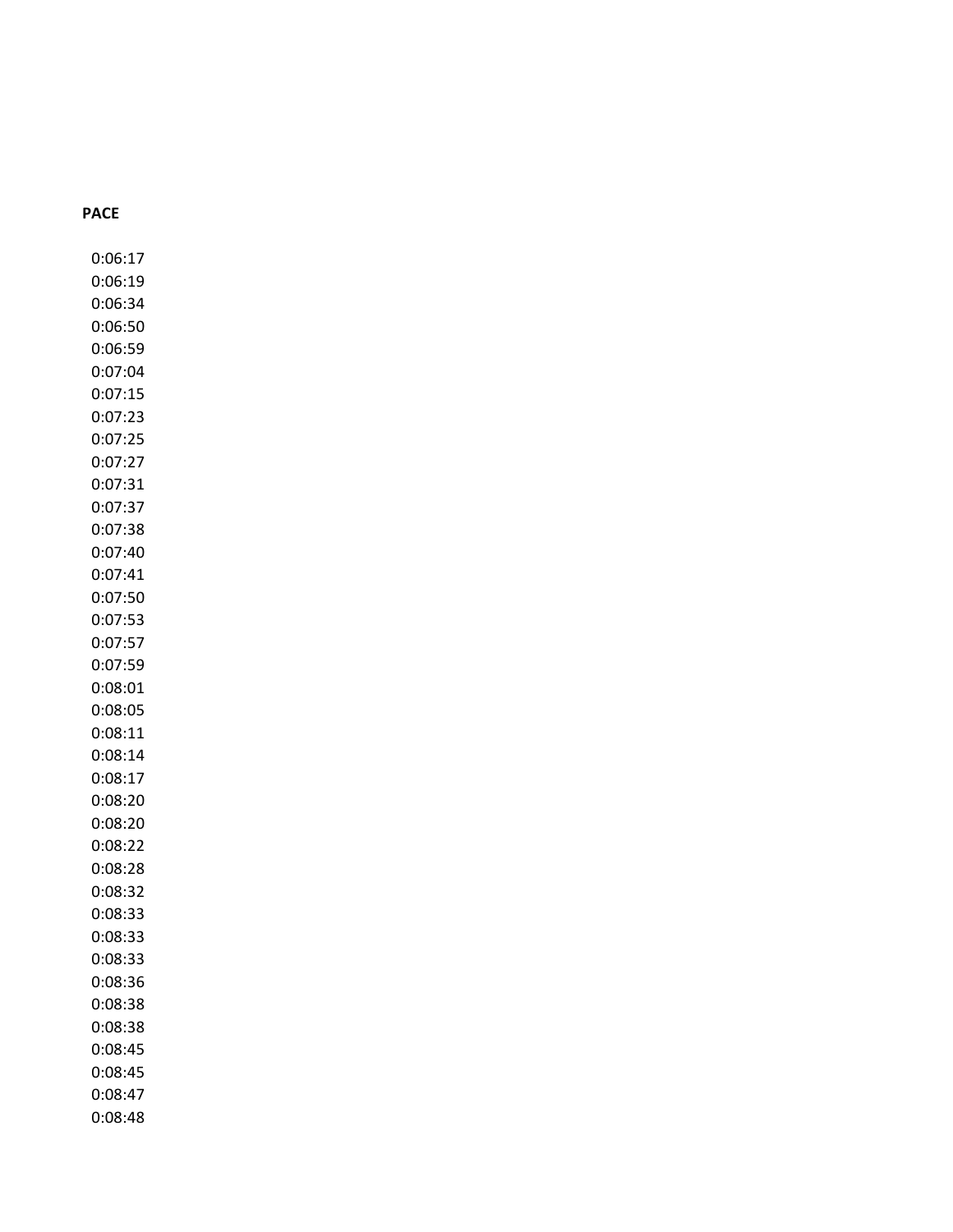| 0:08:54<br>0:08:55<br>0:08:55<br>0:08:59<br>0:09:01<br>0:09:01<br>0:09:04<br>0:09:05<br>0:09:05<br>0:09:05<br>0:09:09<br>0:09:11 |
|----------------------------------------------------------------------------------------------------------------------------------|
|                                                                                                                                  |
|                                                                                                                                  |
|                                                                                                                                  |
|                                                                                                                                  |
|                                                                                                                                  |
|                                                                                                                                  |
|                                                                                                                                  |
|                                                                                                                                  |
|                                                                                                                                  |
|                                                                                                                                  |
|                                                                                                                                  |
|                                                                                                                                  |
| 0:09:14                                                                                                                          |
| 0:09:26                                                                                                                          |
| 0:09:27                                                                                                                          |
| 0:09:33                                                                                                                          |
| 0:09:34                                                                                                                          |
| 0:09:41                                                                                                                          |
| 0:09:45                                                                                                                          |
| 0:09:45                                                                                                                          |
| 0:09:47                                                                                                                          |
| 0:09:52                                                                                                                          |
| 0:10:04                                                                                                                          |
| 0:10:07                                                                                                                          |
| 0:10:08                                                                                                                          |
| 0:10:14                                                                                                                          |
| 0:10:14                                                                                                                          |
| 0:10:15                                                                                                                          |
| 0:10:31                                                                                                                          |
|                                                                                                                                  |
| 0:10:36                                                                                                                          |
| 0:10:43                                                                                                                          |
| 0:10:50                                                                                                                          |
| 0:10:53                                                                                                                          |
| 0:10:55                                                                                                                          |
| 0:10:56                                                                                                                          |
| 0:11:12                                                                                                                          |
| 0:11:14                                                                                                                          |
| 0:11:19                                                                                                                          |
| 0:11:46                                                                                                                          |
| 0:11:55                                                                                                                          |
| 0:12:08                                                                                                                          |
|                                                                                                                                  |
| 0:12:28<br>0:12:28                                                                                                               |
|                                                                                                                                  |
| 0:12:42<br>0:12:42                                                                                                               |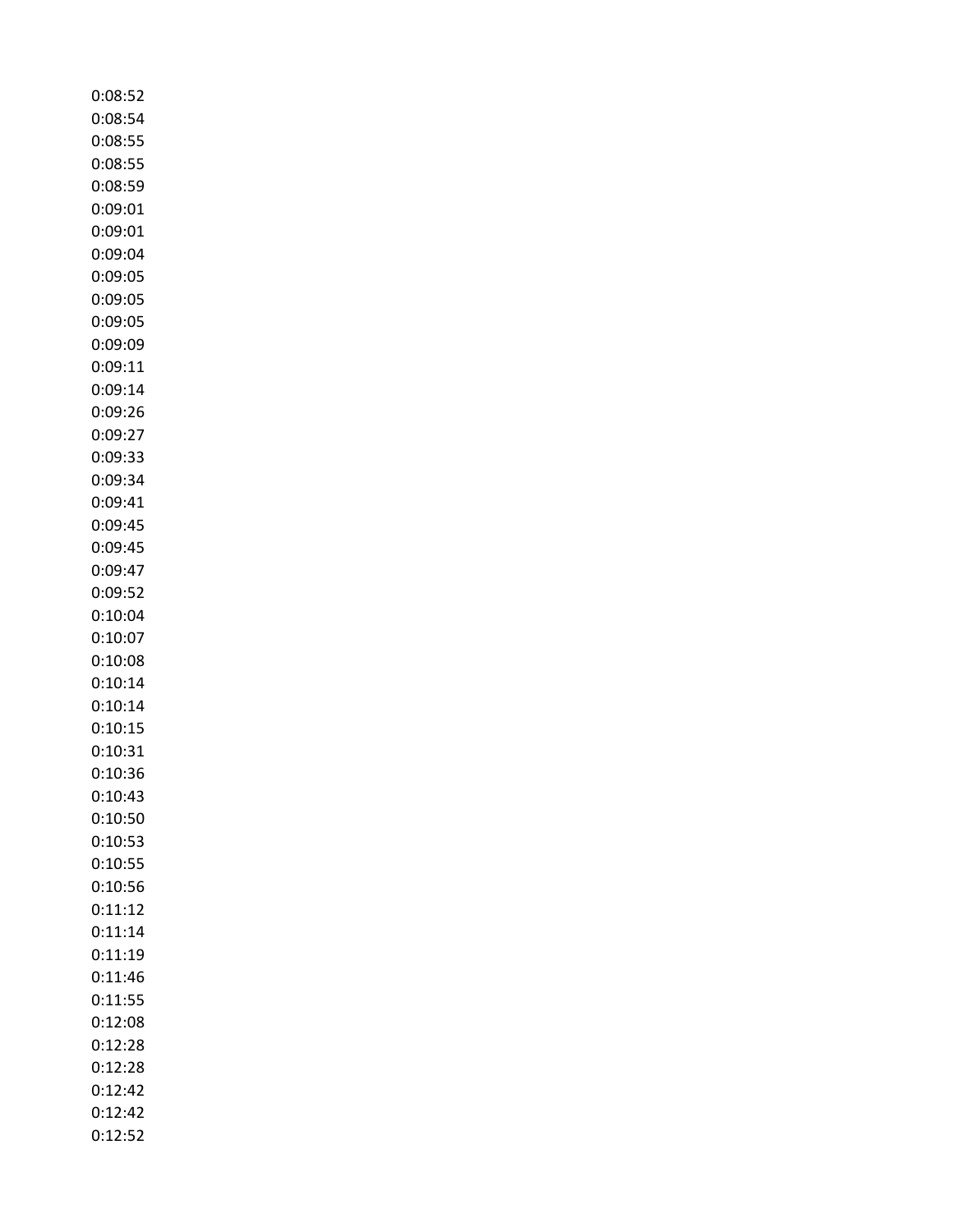| 0:13:00 |  |  |  |
|---------|--|--|--|
| 0:13:23 |  |  |  |
| 0:13:59 |  |  |  |
| 0:14:06 |  |  |  |
|         |  |  |  |
|         |  |  |  |
|         |  |  |  |
|         |  |  |  |
| 0:06:17 |  |  |  |
| 0:06:19 |  |  |  |
| 0:06:34 |  |  |  |
|         |  |  |  |
|         |  |  |  |
| 0:07:04 |  |  |  |
| 0:07:15 |  |  |  |
| 0:07:31 |  |  |  |
|         |  |  |  |
|         |  |  |  |
|         |  |  |  |
| 0:08:17 |  |  |  |
|         |  |  |  |
|         |  |  |  |
| 0:10:55 |  |  |  |
|         |  |  |  |
|         |  |  |  |
|         |  |  |  |
| 0:07:38 |  |  |  |
| 0:07:59 |  |  |  |
| 0:08:11 |  |  |  |
| 0:09:41 |  |  |  |
| 0:10:14 |  |  |  |
|         |  |  |  |
|         |  |  |  |
|         |  |  |  |
| 0:08:38 |  |  |  |
| 0:08:52 |  |  |  |
| 0:09:45 |  |  |  |
|         |  |  |  |
|         |  |  |  |
| 0:06:50 |  |  |  |
| 0:07:23 |  |  |  |
| 0:07:27 |  |  |  |
| 0:08:05 |  |  |  |
| 0:08:36 |  |  |  |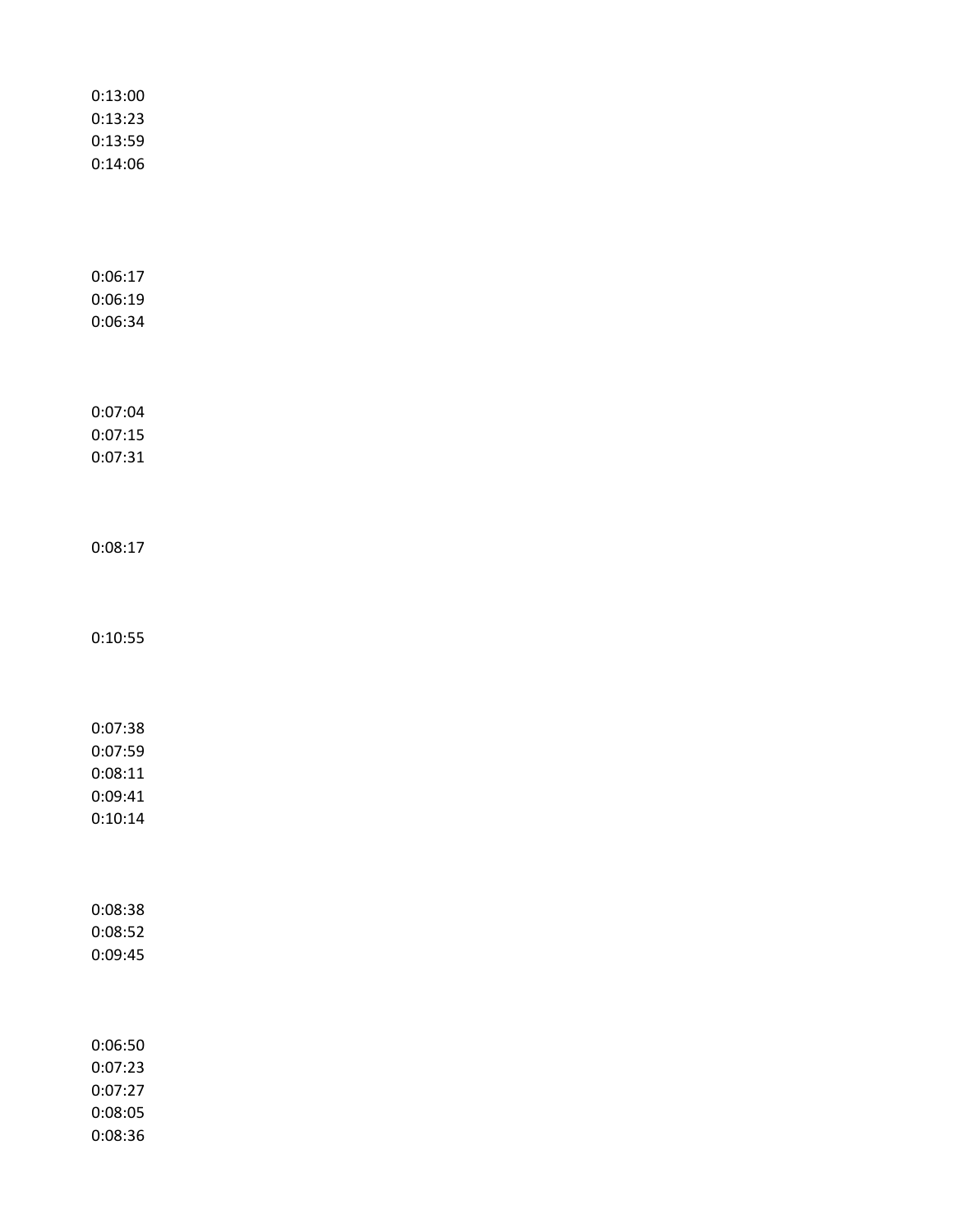| 0:09:34<br>0:09:47                                                                                         |  |
|------------------------------------------------------------------------------------------------------------|--|
| 0:13:23                                                                                                    |  |
| 0:06:59<br>0:07:37<br>0:08:33<br>0:08:48<br>0:09:01<br>0:09:05<br>0:09:33<br>0:10:53                       |  |
| 0:07:41<br>0:08:14<br>0:08:33<br>0:08:45<br>0:08:47<br>0:08:59<br>0:09:04<br>0:09:05                       |  |
| 0:07:25<br>0:07:50<br>0:07:53<br>0:08:20<br>0:08:28<br>0:08:33<br>0:08:54<br>0:09:05<br>0:10:43<br>0:10:56 |  |
| 0:07:40<br>0:08:20<br>0:08:38<br>0:09:14<br>0:09:27                                                        |  |

0:09:01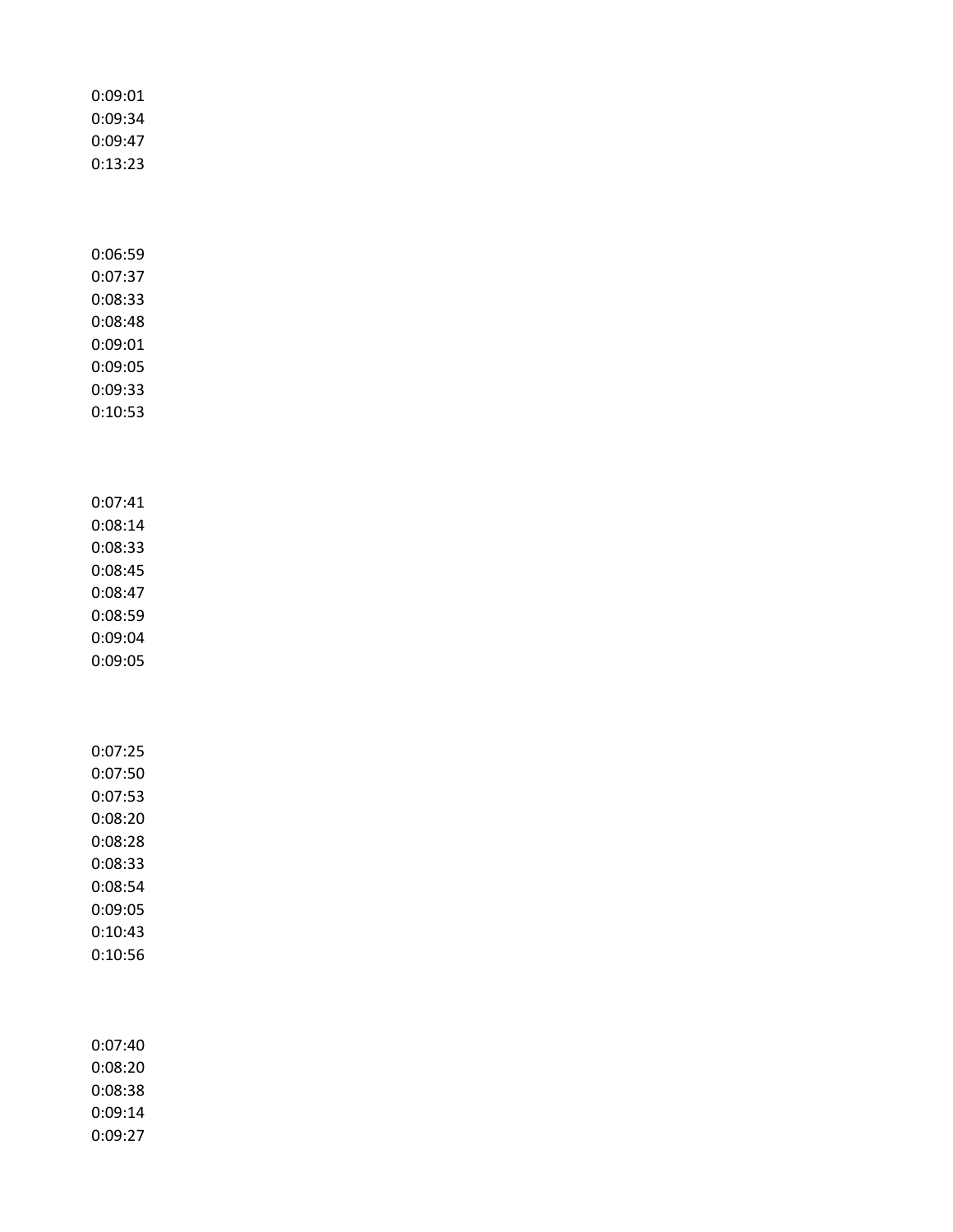| 0:10:36 |  |  |  |
|---------|--|--|--|
| 0:11:46 |  |  |  |
| 0:12:28 |  |  |  |
| 0:12:28 |  |  |  |
|         |  |  |  |
|         |  |  |  |
|         |  |  |  |
| 0:08:45 |  |  |  |
| 0:11:12 |  |  |  |
|         |  |  |  |
|         |  |  |  |
|         |  |  |  |
| 0:08:32 |  |  |  |
| 0:10:15 |  |  |  |
| 0:13:59 |  |  |  |
|         |  |  |  |
|         |  |  |  |
| 0:08:01 |  |  |  |
| 0:09:09 |  |  |  |
| 0:13:00 |  |  |  |
|         |  |  |  |
|         |  |  |  |
|         |  |  |  |
| 0:08:22 |  |  |  |
| 0:10:08 |  |  |  |
| 0:10:14 |  |  |  |
| 0:10:50 |  |  |  |
| 0:12:42 |  |  |  |
|         |  |  |  |
|         |  |  |  |
|         |  |  |  |
| 0:08:55 |  |  |  |
| 0:11:19 |  |  |  |
| 0:12:08 |  |  |  |
|         |  |  |  |
|         |  |  |  |
|         |  |  |  |
| 0:08:55 |  |  |  |
| 0:09:45 |  |  |  |
| 0:10:07 |  |  |  |
| 0:12:42 |  |  |  |
|         |  |  |  |
|         |  |  |  |
| 0:07:57 |  |  |  |
| 0:10:04 |  |  |  |
|         |  |  |  |